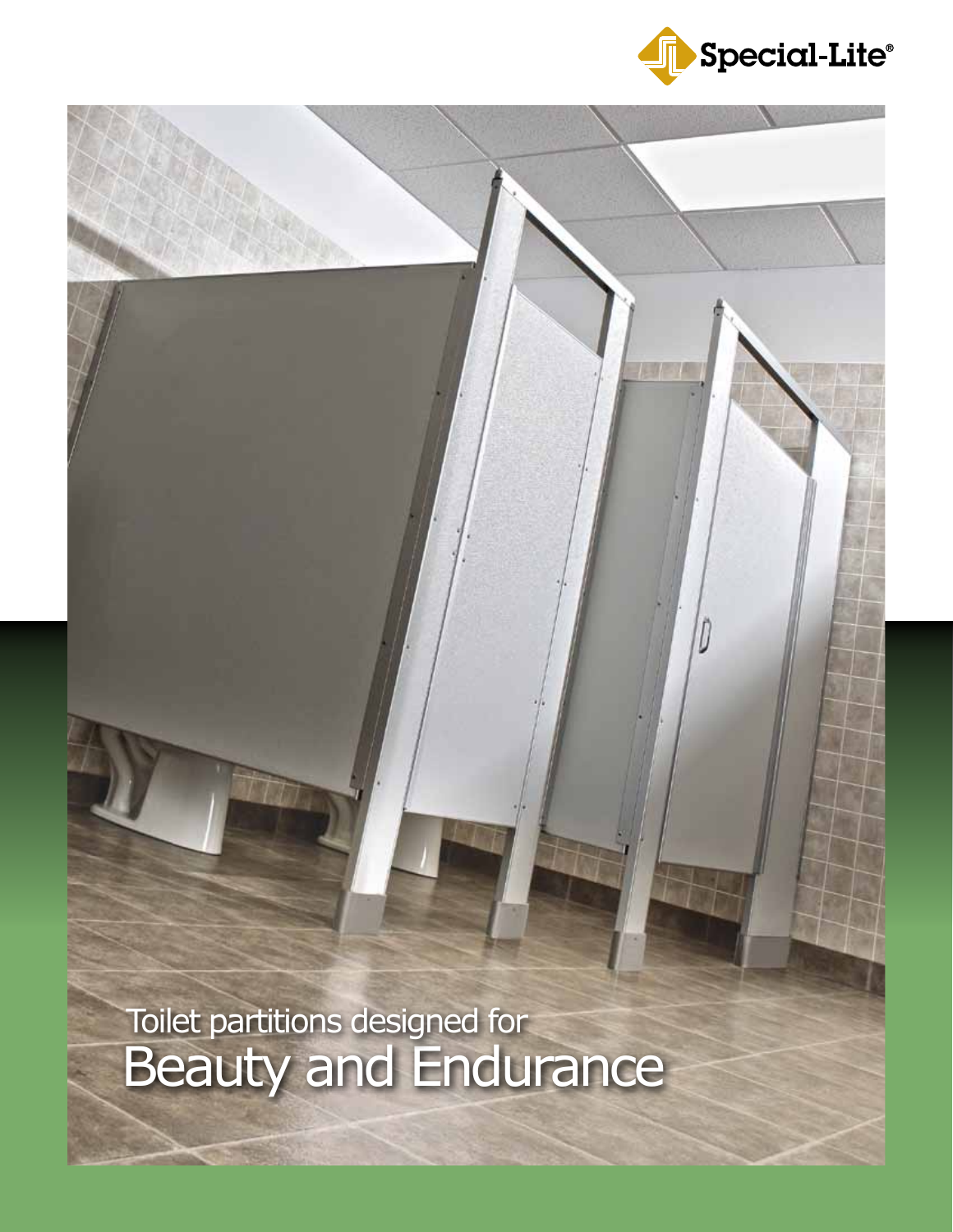# Introducing Special-Lite® Toilet Partitions



#### A history of delivering lasting value

At Special-Lite, Inc., we've built a reputation over the last 40 years for manufacturing exterior doors that survive for decades in the toughest imaginable applications. After experiencing the lasting value of our Fiberglass Reinforced Polyester (FRP) doors, many facility and maintenance directors have asked us to create a toilet partition system with that same level of performance. By leveraging our proven design and superior materials, we have created FRP toilet partitions that are just as durable, maintenance-free and long lasting as our doors.

### The solution for your restroom challenges

Special-Lite® Toilet Partitions are the ideal choice for restrooms that are expected to endure heavy use and frequent abuse—such as parks, rest areas, stadiums and retail facilites. Custom fabricated for each order, they're remarkably durable, and can withstand mistreatment and willful abuse. They're also perfect for corrosive environments that quickly degrade metal partitions, like those found in and around locker rooms, pools, showers and coastal areas.

#### Creating a safe, clean environment

It's a fact that when buildings appear clean and well maintained, people are more likely to respect the facilities. Because our toilet partitions are more dent-, scratch-, stain- and tamper-resistant, they can help you get a handle on restroom graffiti. Permanent marker and spray paint can be removed easily, even using green cleaners. Because our panels are impervious to water and can't rust or swell and delaminate, hose-down cleaning is no problem either. And since our panels are manufactured with the same materials and processes as our GREENGUARD Certified doors, they won't compromise indoor air quality.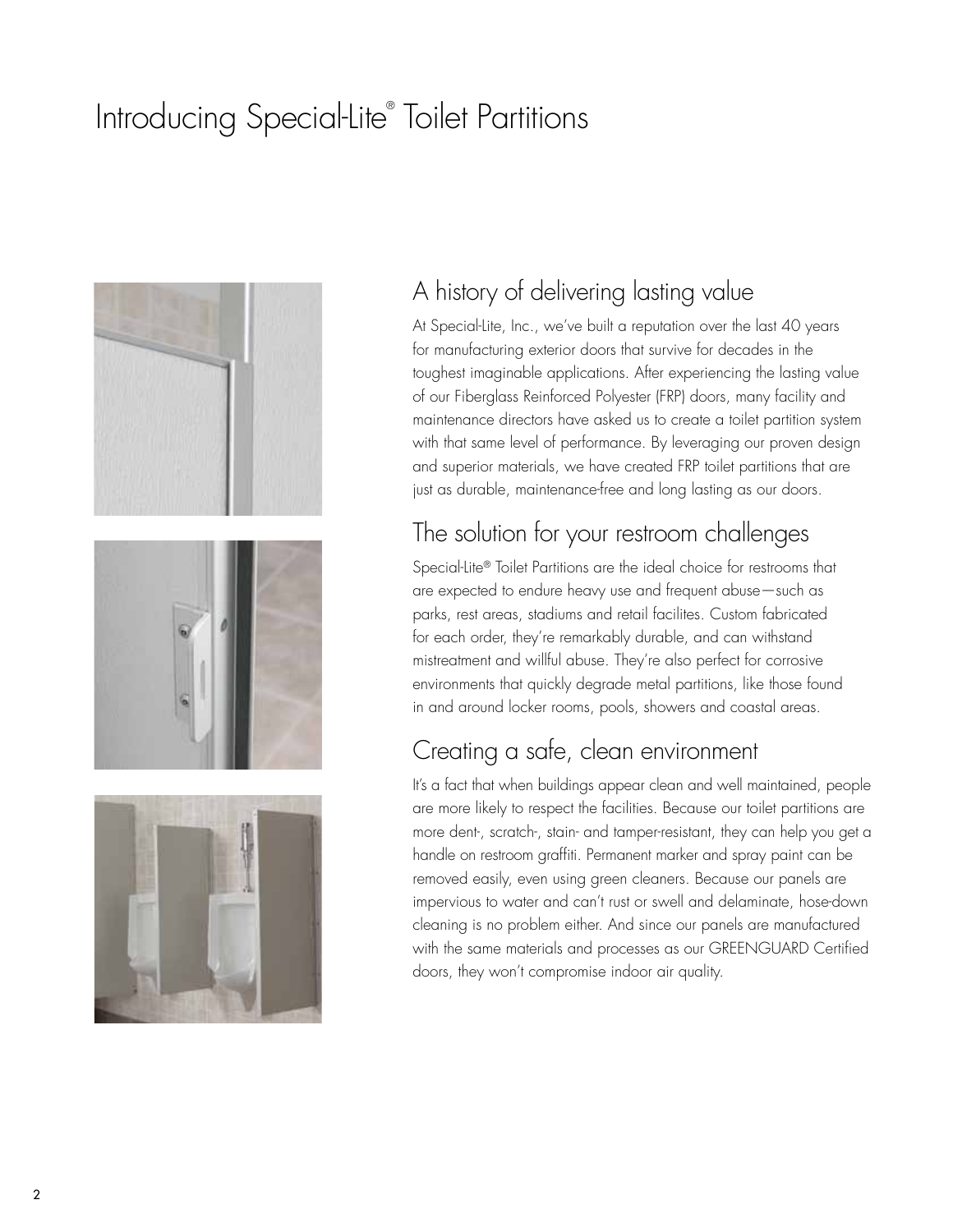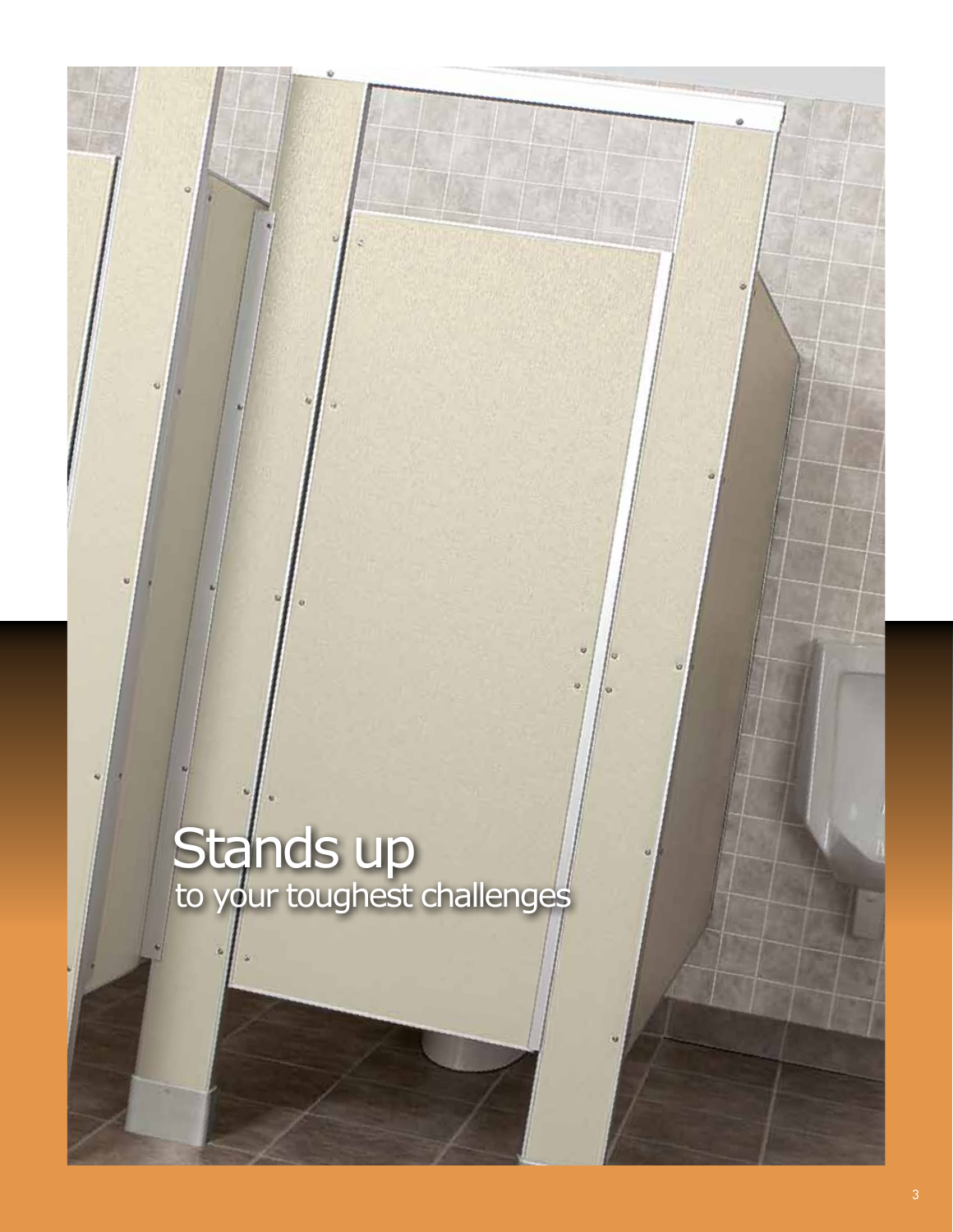### Hang them and forget them

The first difference you'll notice with Special-Lite Toilet Partitions is that they are 20 percent lighter than a comparable steel system and less than half the weight of HDPE. This puts less stress and strain on hardware and wall attachments, not to mention installation crews, and increases the durability of the whole system. But don't think less weight means they're lightweights; our partitions are heavy-duty and will stand up to prolonged abuse, just like our doors.

With our partitions, you'll have an ally in the fight against restroom vandalism. All fasteners are tamper-resistant to discourage mischief. The FRP face sheets are colored through, so scratches, if anyone manages to make any, will be less obvious. The face sheets are locked in place on all four sides in integral reglets in the panel edge extrusions, so nothing short of a grenade is taking these panels apart.

The durability of our partitions extends all the way to the floor, with extruded aluminum pilaster shoes—a Special-Lite exclusive—that are anodized after fabrication to provide excellent resistance to corrosion and abuse.







### Proven Tough in Public Schools

The Diesel & Equipment Technology program at Kent Intermediate School District in Grand Rapids, Michigan, doesn't exactly attract the shy, quiet type. High school students here use a variety of tools and markers in their lab work. Sometimes these ended up in the boy's lavatory, where they were used to work on the painted steel toilet partitions—scratching, etching, denting, and prying them apart. The resulting cleaning, repair and replacement needs were a continual annoyance for the maintenance staff, and unwelcome burden on the budget.

"We've had great experiences with Special-Lite® SL-17 FRP Doors standing up to vandalism, heavy use and harsh winter conditions on our entrances," said custodial supervisor, Jeff Miller. "So when Special-Lite asked if we were interested in becoming a test facility for their new FRP toilet partitions, we jumped at the chance."

In the summer of 2010, Special-Lite Toilet Partitions and urinal dividers were installed in the boy's restroom. "We're very pleased with the performance," said Miller. "We can easily remove graffiti, the FRP surface really discourages etching and scratching, and the construction makes it impossible for the students to delaminate the partitions, so the stalls look brand new. When replacements are required for other restrooms on our campus, Special-Lite Toilet Partitions are our first choice."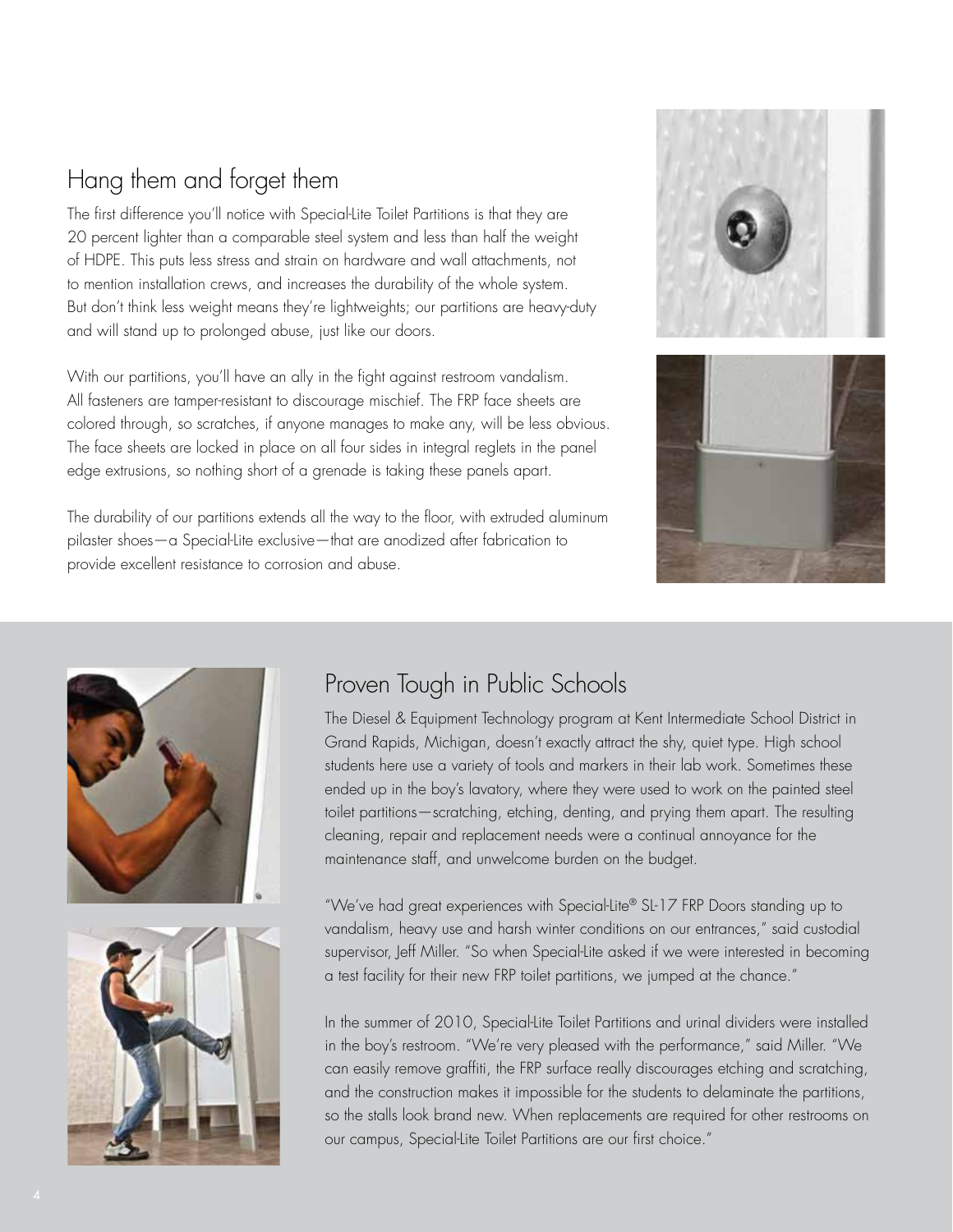# Fight back Beauty and durability that

Í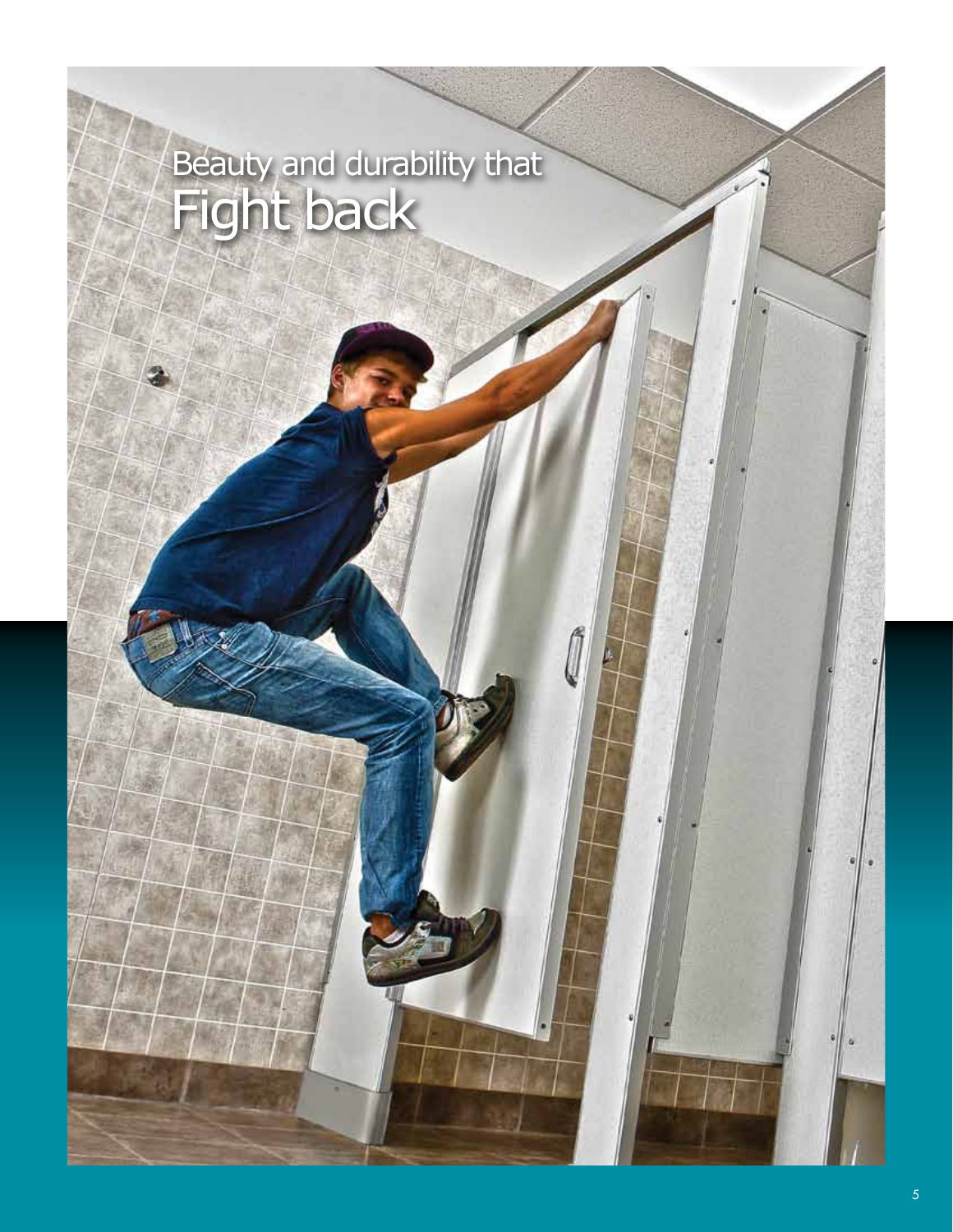

### Partitions designed for the real world

Our product design approach is unique in the industry. Instead of making our products heavier and more rigid to make them tougher, we make them lighter and more flexible—so they can roll with the punches, kicks and whatever else happens to them. It may seem counterintuitive, but decades of experience prove that it works.

Our partition panels and pilasters are manufactured with perimeter edges of 6063-T6 extruded aluminum alloy that give them great flexural strength, while also providing improved fastener retention. All aluminum extrusions are finished with Class I anodizing to ensure long-lasting beauty and corrosion resistance. Available in Class A or Class C, our FRP face sheets provide excellent impact strength, unmatched stain resistance and exceptional cleanability.

All of our toilet partition panels, pilasters, and urinal dividers are individually injected with five pounds per cubic foot density closed-cell urethane foam. This bonds the panel edges and face sheets together to form a solid unit that can withstand impacts that would warp or buckle metal panels. This foamed in place core also completely seals our panels to make them immune to penetration by liquids. Full-height continuous gear hinges, wall brackets and door stops make our partition systems more tolerant of abuse, and also provide zero sight lines for added privacy.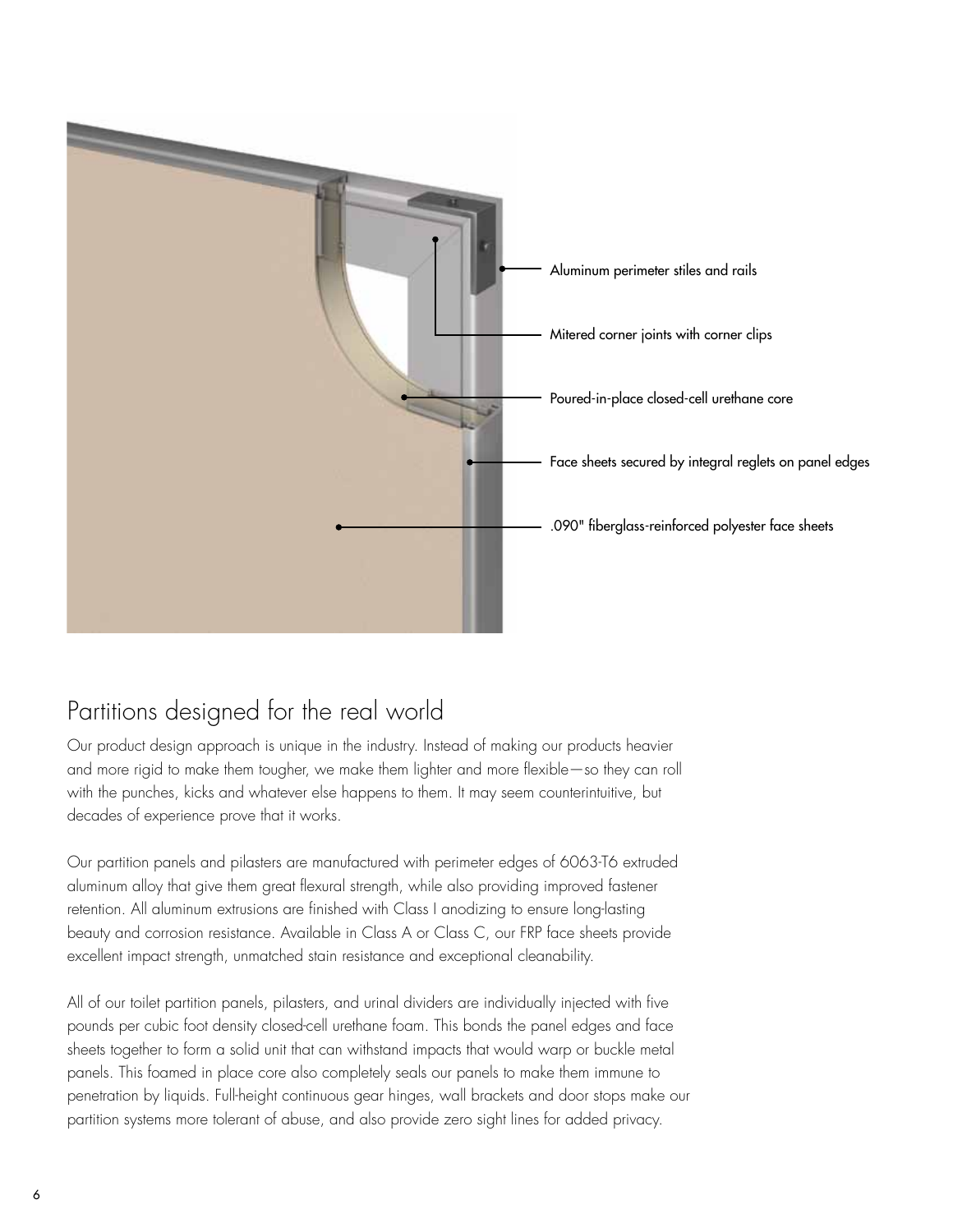